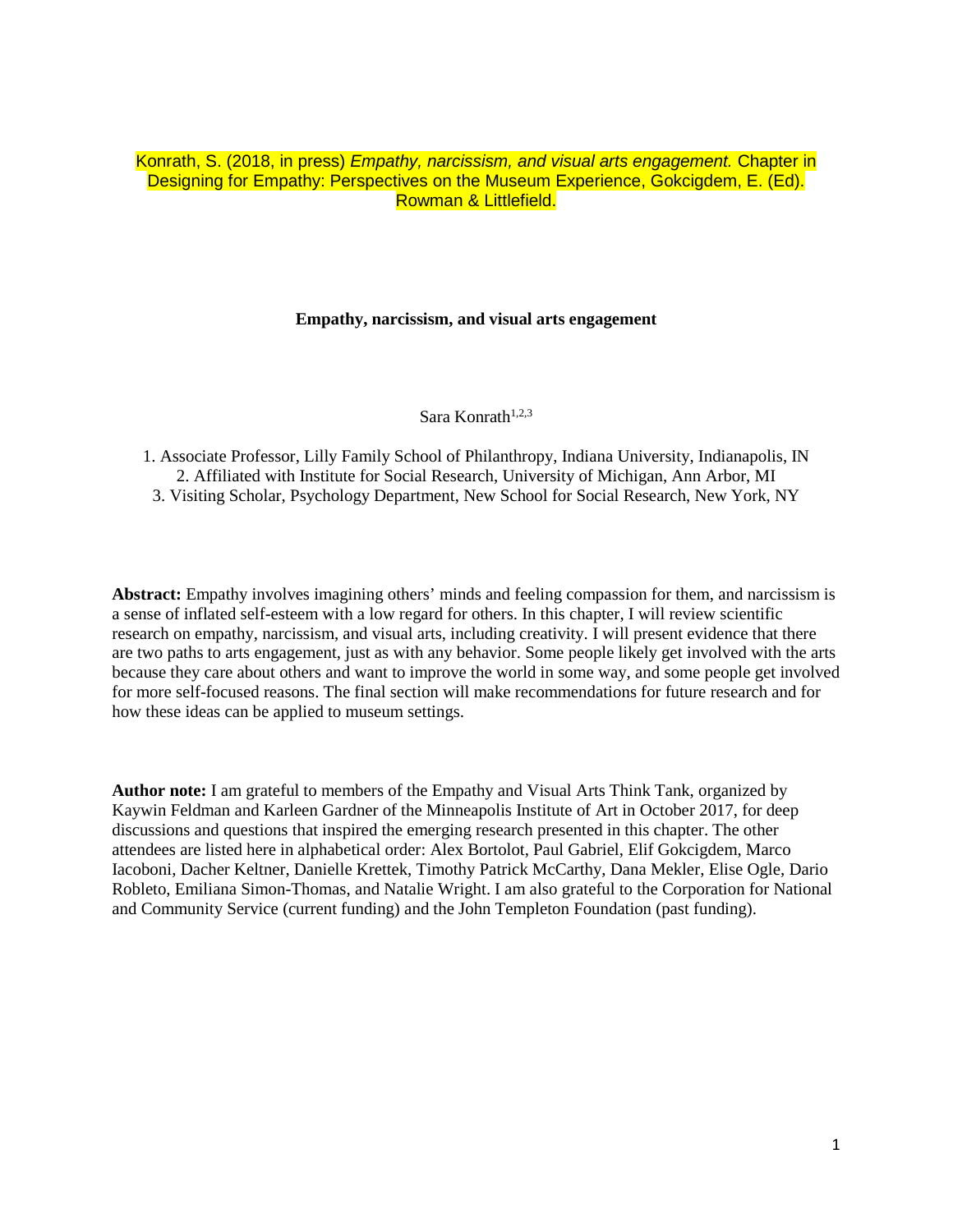## **Definitions and background**

Empathy involves imagining what the world is like for others (cognitive empathy, sometimes called perspective taking) and feeling care and compassion for them (emotional empathy, sometimes called empathic concern.<sup>1</sup> It inspires people to help others and to avoid harming them.<sup>2, 3</sup> Empathy is most commonly measured using self-report personality scales, for example, by asking people how much they agree with statements like "*I often have tender, concerned feelings for people less fortunate than me.*" *<sup>1</sup>*

Narcissism involves having a sense of inflated self-esteem along with a disinterest in other people as anything other than sources of attention and admiration. *<sup>4</sup>* Not surprisingly, narcissistic people tend to score low on empathy.<sup>5, 6</sup> Narcissistic people are sensitive to negative feedback from others, and react aggressively in the face of criticism *<sup>7</sup>* . Narcissism is also measured using self-report personality scales, for example, "*I will never be satisfied until I get all that I deserve.*" *<sup>4</sup>*

Research has found that empathy has been declining over time in the United States since the late 1970s, *<sup>8</sup>* and narcissism has been rising since the early 1980s. *9, 10* At the same time, there have been declines in several types of social participation, such as getting together with neighbors, coworkers, and group members, <sup>11</sup> religious attendance, <sup>12</sup> and museum attendance. <sup>13, 14</sup> Museums should consider these cultural trends in light of the research presented below on empathy, narcissism, and visual arts engagement.

#### **Two paths to arts engagement**

People engage in the same behaviors for different reasons. For example, we cannot assume that people who volunteer their time or donate money to nonprofit organizations are altruistic, just because the acts themselves are desirable. Research finds that some people donate time and money because they care about others and want to help (other-oriented motivation), and others do this because they want to look good, feel good, or receive something in return (self-focused motivation). *15-17* This is found even for skills like emotion recognition—both empathic and narcissistic people are good at it, but likely for different reasons. *<sup>18</sup>*

In this chapter, I will present evidence that there are these two paths to arts engagement, just as with any behavior. On the one hand, some people likely get involved with the arts because they care about others and want to improve the world in some way. An example of this type of thinking is from Leo Tolstoy's 1897 essay, "What is art?" He wrote: "*The task for art to accomplish is to make that feeling of brotherhood and love of one's neighbor, now attained only by the best members of society, the customary feeling and the instinct of all men.*" *<sup>19</sup>* Over a century later, writer Susan Vreeland eloquently expanded on these ideas, saying: *"Paintings allow us to live beyond our own time and place. Each time we enter imaginatively into the life of another, it's a small step upwards in the elevation of the human race. When there is no imagination of others' lives, there is no human connection, and therefore no compassion. Without compassion, then community, commitment, lovingkindness, human understanding, peace—all shrivel. Individuals become isolated, the isolated can turn cruel, and the tragic hovers. Art—and literature—are antidotes to that." <sup>20</sup>*

On the other hand, some people likely get involved in the arts for more self-focused reasons. Among other self-focused purposes, engaging as a consumer of art can help to signal one's superiority from others via one's cultured tastes. <sup>21, 22</sup> When it comes to creating art, there is a common cultural belief that artists must be self-focused in order to believe that they have anything important to say. And there are strong cultural archetypes of the selfish artist, who thrives in isolation and must reach deeply within to spin the yarn of her brilliant self into the gold of solo shows. Writer Sylvia Plath commented on this, saying that: "*I think writers and artists are the most narcissistic people.*" *<sup>23</sup>* During an interview, visual artist Damien Hirst, who created a 2007 piece called "Narcissistic Love" in the midst of increasing narcissism in the United States, observed that "*You need a big ego to be an artist.*" *<sup>24</sup>*

#### **Empathy, narcissism, and creativity**

Creativity can be measured using self-report scales that ask people how creative they think they are. At the same time, there are two other ways of measuring it that are more objective: by asking other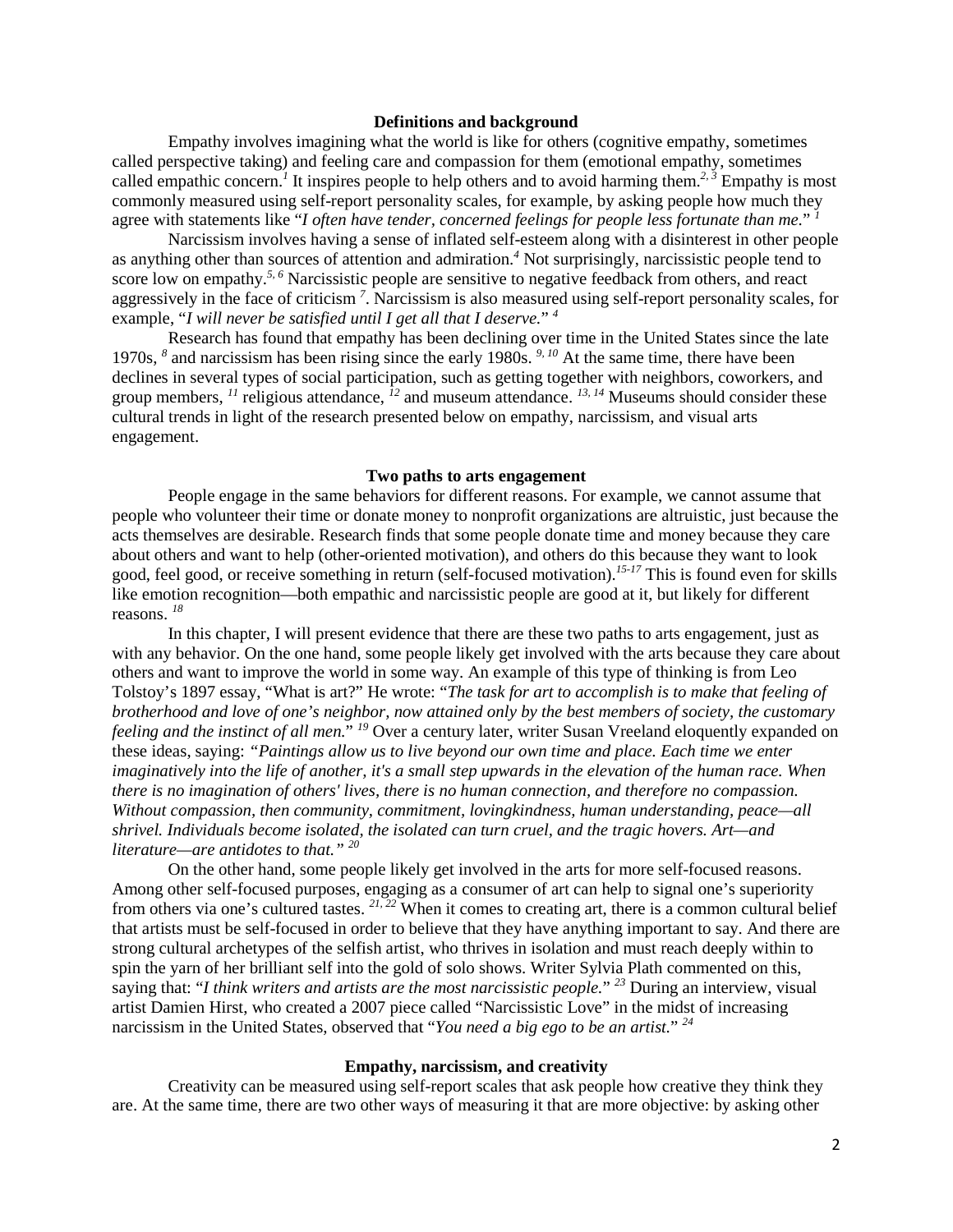people how creative another person is, and by using a standardized test of creative thinking. There are several different standardized tests, but most ask people to come up with an idea and then have judges count the number of ideas and rate the originality of them. An example is the Torrance Test of Creative Thinking, which asks people to draw a detailed figure from a simple one (e.g. a jellybean shape) or to come up with different uses for everyday objects such as cans and books. *<sup>25</sup>* These tests are associated with real-world creative outcomes up to 50 years later. *<sup>26</sup>* Research has found that there have been declines over time on scores of creative thinking in the United States, especially among young children. *27-29*

Most studies of empathy and creativity have found positive links between them. Empathic people see themselves as creative, *30-32* others agree that they are creative, *<sup>33</sup>* and they also score higher on objective tests of creative thinking. *34, 35* However, one study found that more creative people had lower altruism scores than less creative people. *36*

Studies of narcissism and creativity are more complex. Narcissistic people also see themselves as creative, *37-40* and others sometimes agree that they are creative, but only when under the sway of their charisma. *41, 42* As for actual creative thinking performance on objective tasks, narcissistic people perform no better than others, <sup>41, 43, 44</sup> and at times they even perform worse.<sup>44, 45</sup> Yet, they can do well on creative thinking tests if others are watching them and they can show off. *46*

Nearly all studies on this topic are correlational, which means that it's impossible to know whether higher empathy leads to a creativity boost, whether higher creativity helps people to become more empathic, or whether there is some other unknown explanation. However, studies have found that being temporarily placed in a state of either higher prosocial motivation *or* higher entitlement (a type of narcissism) can cause more creative thinking.<sup>33, 45</sup> Another study found that creativity training caused an increase in empathy. *<sup>47</sup>* I know of no studies that examine whether creativity training can lead to higher narcissism.

#### **Arts consumption and creation**

Arts consumption includes having a high interest in art, collecting art works, and attending art museums, whereas arts creation includes taking art classes and directly creating art works. Of course, there are overlaps between the two, and many people do both. However, we organize the current research literature around these two types of engagements. Overall, there are not many studies on the topic of empathy or narcissism and visual arts engagement specifically. But there are more studies when considering other types of arts (e.g. performing arts, literature).*<sup>48</sup>*

#### **Empathy, narcissism, and arts consumption**

Our emerging research is finding that people who consume visual art score higher on prosocial traits like empathy, and prosocial behaviors like volunteering and charitable giving. *<sup>49</sup>* Importantly, these effects are not explained by differences in education, income, political affiliation, or personality. Our other emerging research is finding that people who are more communally-focused (i.e. caring, want to help) have a higher interest in visual art and are more likely to attend art galleries. *<sup>50</sup>* This is correlational research, which means that we do not know the direction of causality: it's possible that being more prosocial causes increased arts participation, but it's also possible that increased arts participation makes people more prosocial. Experimental studies can help to determine the causal direction, but these are rare, with mixed results so far. In addition, these studies have only examined the effects of visual arts exposure on empathy-related outcomes, and not the other way around. Two studies have found that being exposed to visual arts had no effects on the empathy levels of health / medical students. *51, 52* Yet one study found that children who were given a guided museum tour had higher empathy compared to those who were not. *53*

What about narcissism and arts consumption? It is very difficult to find research on this topic, however, some research has found that more narcissistic people are interested in jobs that are more artistic and cultured. *<sup>54</sup>* In addition, our emerging research is finding that more narcissistic people also have a higher interest in visual art and are more likely to attend art galleries. *<sup>50</sup>* We are also finding that more narcissistic people prefer more abstract art, rather than more representational art. *50*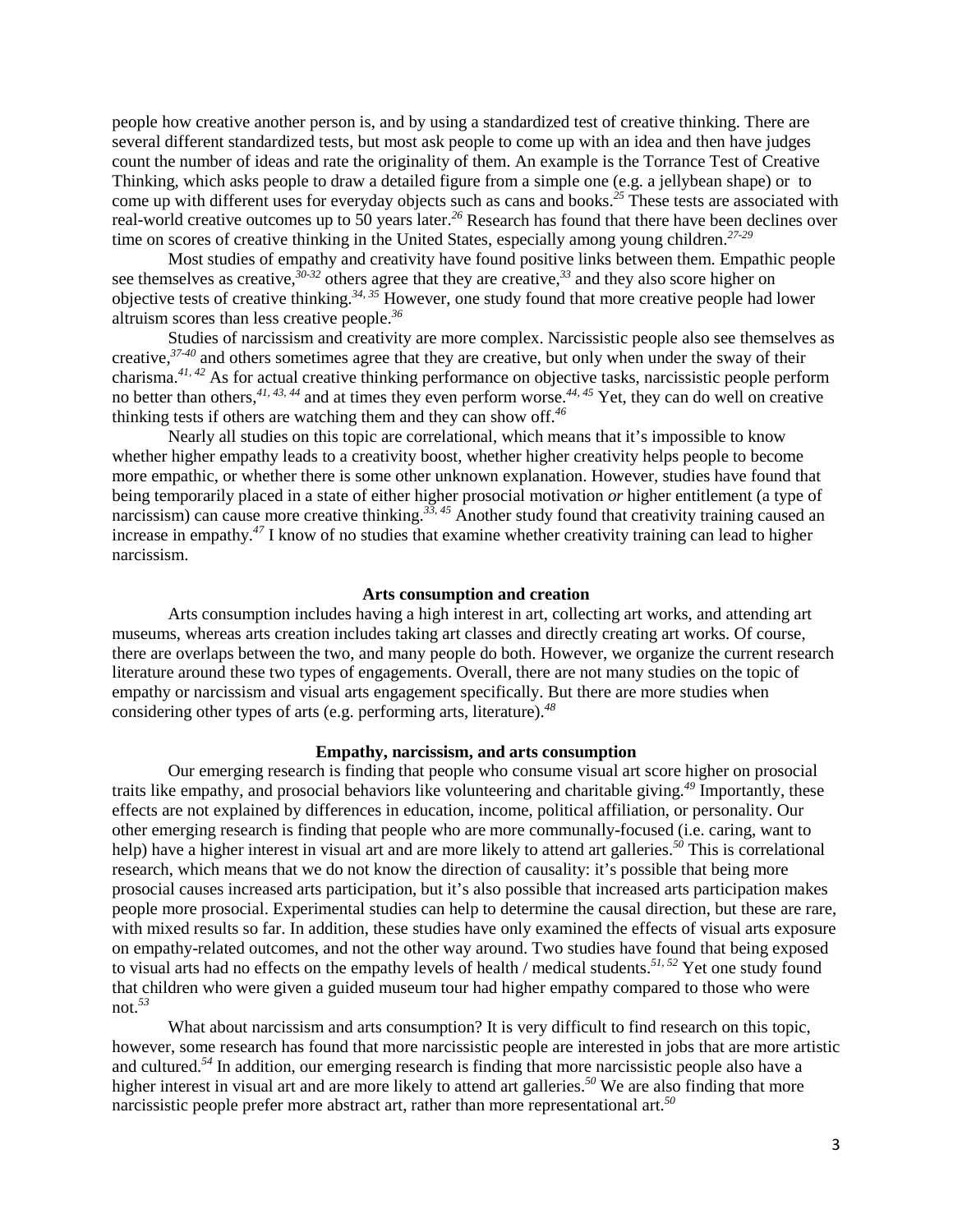## **Empathy, narcissism, and arts creation**

There are inconsistent effects of creating visual art on empathy-related outcomes, which include prosocial behaviors like helping or sharing with others, and theory of mind, an understanding of others' desires and intentions. Our emerging research is finding that people who create visual art score higher on prosocial traits like empathy and prosocial behaviors like volunteering and charitable giving. *<sup>49</sup>* Again, these effects are not explained by differences in education, income, political affiliation, or personality. Our other emerging research is finding that people who are communally-focused (i.e. caring, want to help) are more likely to take art classes. *<sup>50</sup>* Yet these studies are again correlational, which means that we do not know the direction of causality. Again, longitudinal and experimental research is rare, and it has only examined the effects of visual arts creation on empathy-related outcomes, and not the other way around. Two studies have found no effects of art classes on empathy, *55, 56* and one study has found no effects on prosocial behavior. *<sup>57</sup>* Another paper has found inconsistent results on theory of mind. *56*

What about narcissism and making art? Research on this topic is virtually non-existent, however, one study found that more narcissistic young people were *less* likely to say that they wanted to create artistic works as one of their life goals. *<sup>58</sup>* Yet, our emerging research is finding that more narcissistic people are more likely to take art classes. *<sup>50</sup>* Thus, there are inconsistent findings on the topic of narcissism and arts creation.

What about people who devote their lives to creating visual art? There are a few studies that compare artists versus non-artists on personality traits relevant to empathy and narcissism. One study compared visual artists to members of the general population and found that artists scored higher on emotional sensitivity. *<sup>59</sup>* Yet emotional sensitivity is not the same as empathy; it could mean sensitivity for one's own emotions, and not necessarily others'. Other studies found no differences in sensitivity, but found that artists were more aloof, aggressive, and self-sufficient compared to the general population. *60-62* This suggests that professional artists may have some narcissistic tendencies. More evidence for this comes from a study that found that artists scored higher that non-artists on psychoticism, which is a personality trait characterized by being solitary, insensitive, low in empathy, and hostile. *<sup>63</sup>* Yet, another study found that artists scored higher on *both* emotional sensitivity and dominance, a rare pattern that could signal both high empathy and high narcissism within the same individuals. *<sup>64</sup>* Future research should directly measure empathy and narcissism in artists and non-artists, using modern, standardized scales. In addition, future research should examine whether certain types of artists (e.g. sculptors) score differently than other types of artists (e.g. oil painters, conceptual artists) on measures of empathy and narcissism.

#### **Summary of results and implications for museums**

Taken together, although there are only a few studies on this topic so far, and some are unpublished, it looks like there may be two paths to arts consumption and creation: one that is more focused on others, and one that is more focused on the self. Museums should be aware of these different audiences and pay attention to their different motivations for attending art museums. Although obviously museums need to market toward all groups, it is important to not only focus on the more narcissistic museum-goers. It might be tempting to do this, when considering changes over time in empathy and narcissism, *<sup>65</sup>* however, this strategy could backfire, because narcissistic people only give when something is in it for themselves. *66, 67* This suggests that they would be less engaged than more empathic people, whether as visitors, volunteers, or donors.

For now, although research suggests that these two paths exist, the causal direction is not clear. Most of the existing research is correlational, and the few longitudinal or experimental studies have mixed results. Future research needs to directly examine how consuming or creating art affects empathy and narcissism. It also needs to examine the opposite direction—how increasing empathy or narcissism affects people's interest in art and their creative thinking skills.

The mixed results in the longitudinal and experimental studies suggest that we should not assume that exposure to visual arts necessarily leads to increased empathy, even though the results are more predictable in some other arts domains, like theater. *56, 68-70* Future research needs to examine which practices are most effective when it comes to increasing empathy via artworks. We cannot assume that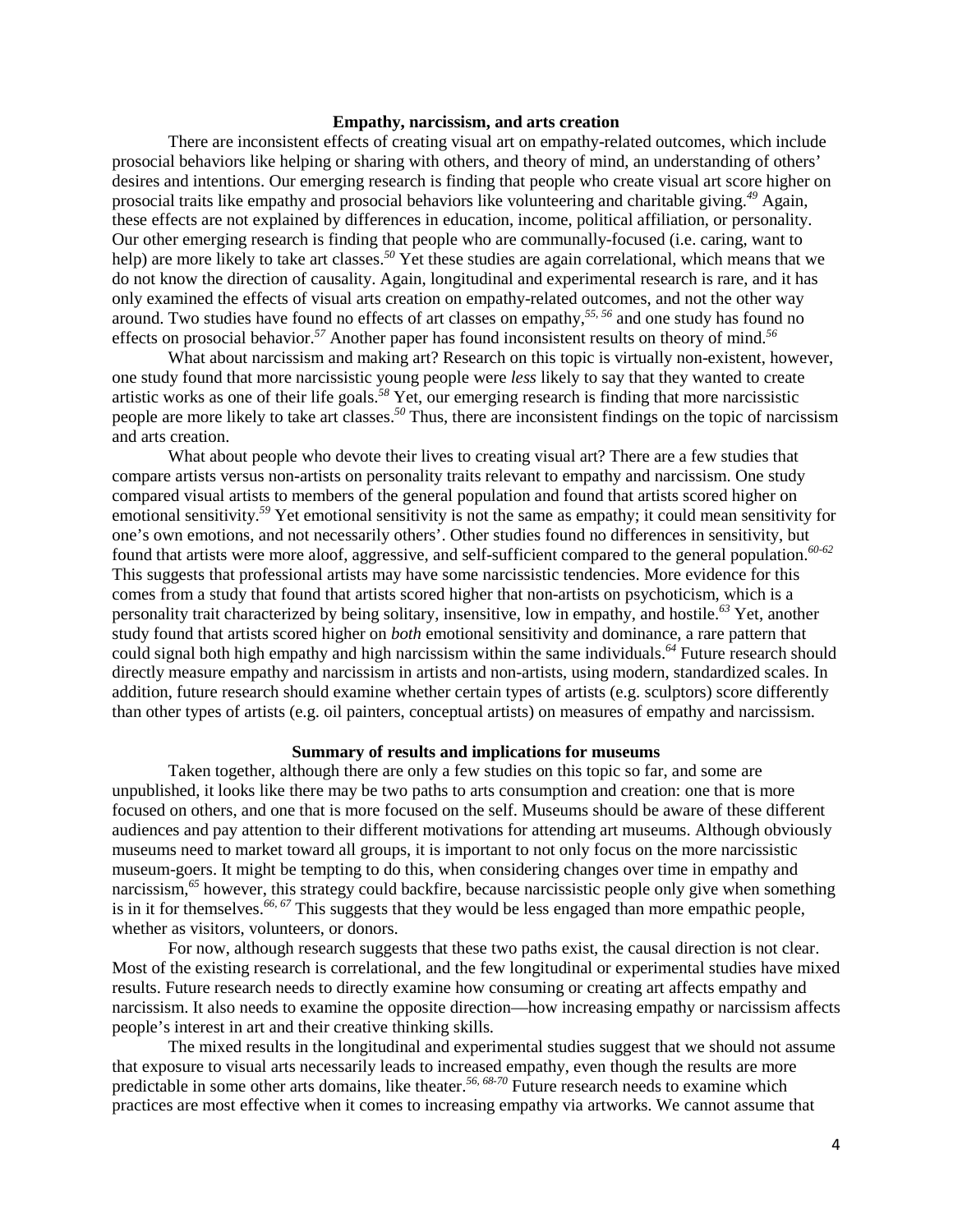visual art in itself will inherently elicit empathy, but there are likely certain people who will be more responsive than others, certain types of artworks that are more likely to elicit empathy than others (e.g. figural versus abstract), and certain practices that will can make people engage more empathically (e.g. certain instructions; for a deeper discussion, see *<sup>71</sup>*).

Is empathy something that can be taught and learned? Although empathy is partially genetic, meaning that some people are born with more social and emotional sensitivity than others, *72-74* there are many different techniques that can help to increase empathy in people of all ages.

There is no reason to expect that traditional museum practices such as memorizing information about artworks (e.g. year, artistic period), focusing on principles of design (e.g. color, line, balance), or focusing on technical aspects of artworks (e.g. medium, techniques used) should have any influence on viewers' empathy. Yet, museums can make small changes that could potentially impact viewers' empathy. These changes involve thinking from a people-centered perspective: all artworks in museums are made by people, curated by people, taught by people, and viewed by people.

First, museums should think about how they can involve artists. After all, museums could not exist without artists, and one key principle of empathic design is to involve all stakeholders in decisionmaking processes. One way to involve artists might be to invite them to speak about the meaning of their artworks displayed in the museum. But of course, a lot of the work in museums was made by deceased, unknown, physically distant, or otherwise inaccessible artists. This is why I recommend that museums start collaborating with local artists, who can offer interesting perspectives from their own practice that can be paired with related exhibitions or specific artworks. Involving local artists would be mutually beneficial, since amidst decreasing levels of museum attendance, there has been an increasing interest in making art among young Americans since the 1990s. *<sup>75</sup>* This suggests that young adult audiences would be engaged by learning about how artists work and having the opportunity to try out techniques for themselves.

In addition to revealing the inner workings of artists' minds, another people-centered approach focuses on the museum staff themselves, such as curators, teachers, docents, and other staff members. The first question to ask is whether these staff members (including members of the board and leaders of the organization) reflect the population, and especially with respect to women and people of color. Some resources to start are Ithaka SR's Case Studies in Museum Diversity (sr.ithaka.org/landing/case-studiesin-museum-diversity) and the Museums as a Site for Social Action Project (www.museumaction.org). Next, I recommend prioritizing empathic communication in staff training exercises, so that staff at all levels have the skills to treat their coworkers and members of the public with sensitivity and respect.

As for the viewers of art, again, my first recommendation is to examine whether museum visitors represent the population, and if not, to try to better understand barriers to museum attendance. Although we might assume that the top barriers to attendance are related to practical considerations like money and time, a recent national survey found that the number one reason that people gave for not attending art museums within the past year was because "it's not for someone like me." <sup>76</sup> Nearly half (46%) of nonattendees gave this reason, and only 16% listed inconvenience (distance, hours) and 10% listed cost as their main barrier.

I end with some specific, evidence-based, suggestions for how to use the artworks themselves to increase empathy in museum visitors. I strongly recommend working with social scientists, if possible, in order to help with evaluation and assessment of empathy-building activities, and to make sure that they don't backfire. Activities could backfire if, for example, museums are working with incorrect definitions of empathy. *<sup>77</sup>* Some people define empathy as "putting oneself in someone else's shoes." For example, for a photograph of a person who is dying of AIDS, a well-meaning museum might ask viewers to imagine what it would be like for them to be the person in the photograph. The problem with this "self-in-other" definition is that when people imagine themselves in some sort of difficult situation, they tend to feel overwhelmed and then want to avoid the situation. *<sup>78</sup>* Not only does this lead to more distress, but it also makes people less likely to help. Instead, one recommended practice is to ask viewers to imagine what the *other person* is thinking and feeling, and what the world is like from *his or her* perspective.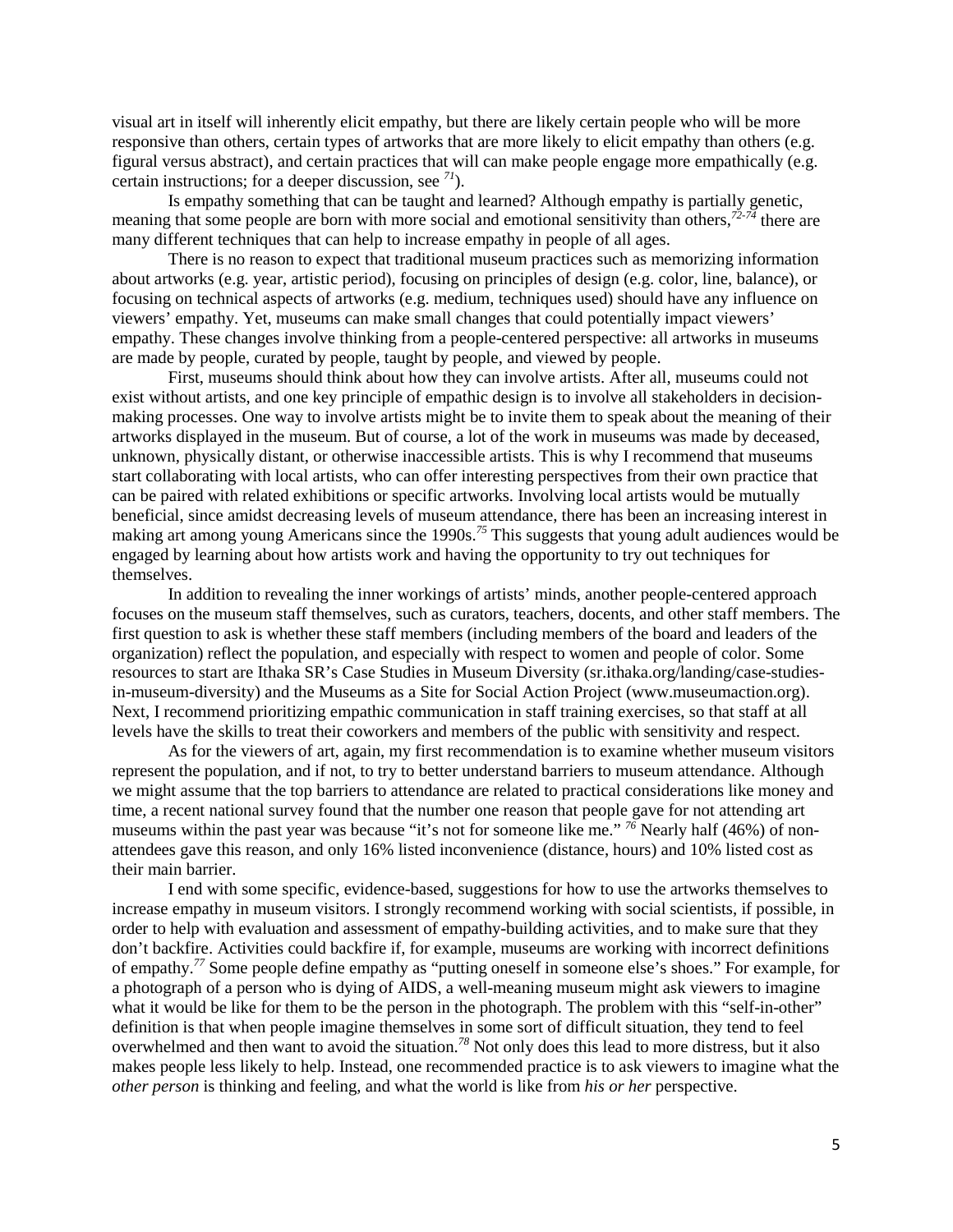Another practice that can help to increase empathy is to focus on similarities between oneself and others. *79, 80* The practice of focusing on a "common humanity" can be especially powerful, and some research suggests that this way of thinking helped to explain the behavior of rescuers during the Holocaust. *81*

Active listening is another critical practice to increase empathy. *<sup>82</sup>* It involves listening to others' experiences without judgment and reflecting back on what they are saying to make sure they feel understood. The goal is simply to hear and understand the other person, without giving advice or opinions. One way to increase active listening among museum visitors may be to pair an artwork with a local community member who is somehow related to this piece of art. For example, museums could invite a local veteran to describe her experience and compare it to an image of or relic from a war scene. The audience could then ask the speaker questions to get a better understanding of her experience.

Empathy could also be increased by asking visitors to pay attention to emotional signals of all sorts,<sup>83, 84</sup> not just in facial expressions and body language in figural artworks, but also to how colors, lines, titles, and the use of other techniques might convey emotion. Some museums are already using exercises that are designed to focus the viewers' attention to emotional aspects. For example, a program at Austin's Blanton Museum of Art asks medical students to "*Find a work of art that you might choose to share with a depressed friend. Imagine their reactions,*" among other exercises. *<sup>85</sup>* Importantly, this program also allows students a chance to discuss their choices in a small, guided group.

These are just a few ways that museums might integrate empathy-building exercises within museum settings, and it would be helpful for museums to gather and share their activities with each other so that museums can be part of the rebuilding of empathy in society.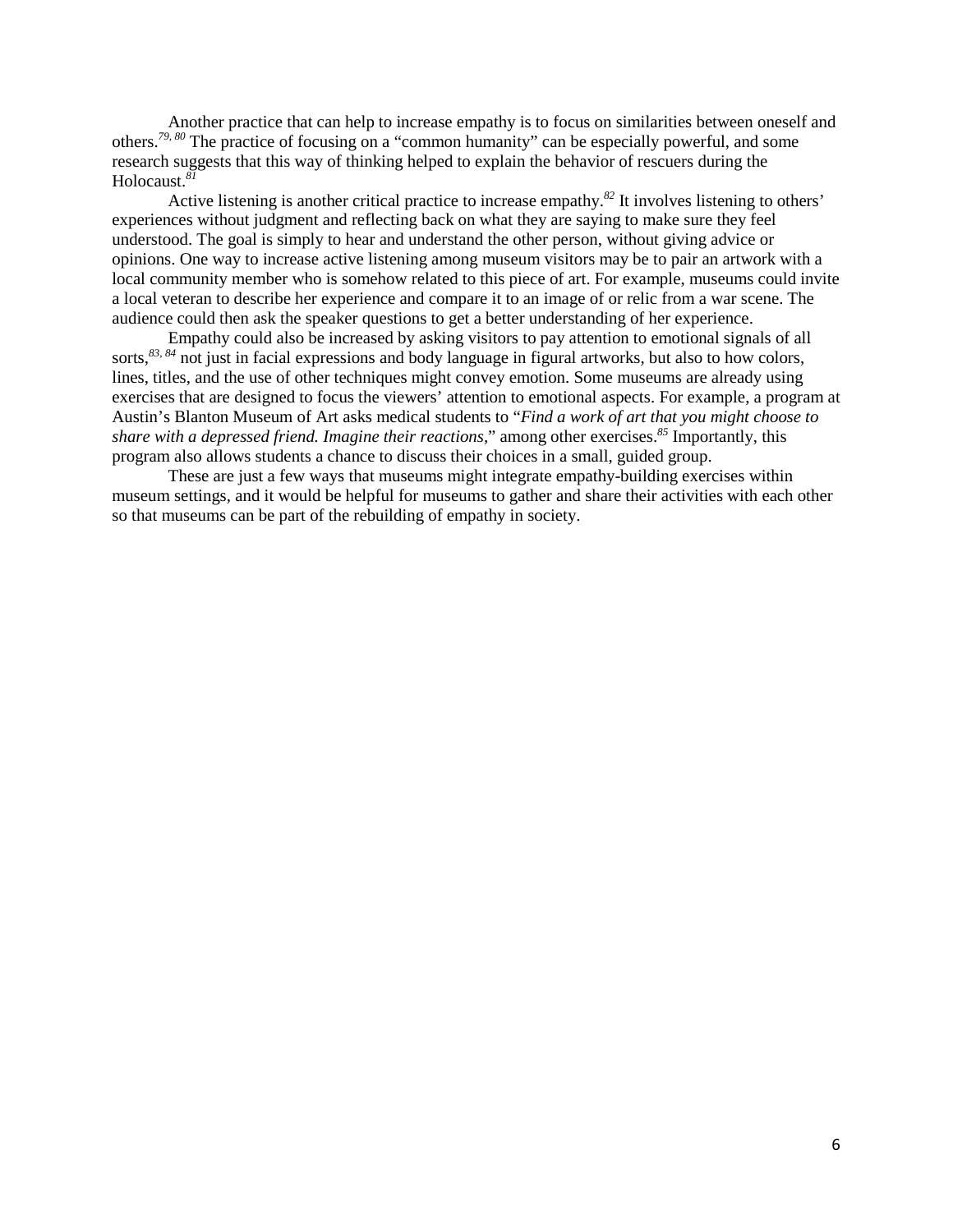# **References**

- 1. M. Davis, Measuring individual differences in empathy: Evidence for a multidimensional approach. *Journal of Personality and Social Psychology* 44, 113-126 (1983).
- 2. C. D. Batson, *Altruism in humans*. (Oxford University Press, 2011).
- 3. S. Konrath, D. Grynberg, in *The neurobiology and psychology of empathy,* D. Watt, J. Panksepp, Eds. (Nova Science Publishers, Inc., 2016).
- 4. R. Raskin, H. Terry, A Principal-Components Analysis of the Narcissistic Personality Inventory and Further Evidence of Its Construct Validity. *Journal of Personality and Social Psychology* 54, 890-902 (1988).
- 5. P. Watson, S. Grisham, M. Trotter, M. Biderman, Narcissism and empathy: Validity evidence for the Narcissistic Personality Inventory. *Journal of Personality Assessment* 48, 301-305 (1984).
- 6. S. Konrath, B. Meier, B. Bushman, Development and validation of the Single Item Narcissism Scale (SINS). *PLoS ONE* 9, e103469 (2014).
- 7. K. Rasmussen, Entitled vengeance: A meta‐analysis relating narcissism to provoked aggression. *Aggressive Behavior* 42, 362-379 (2016).
- 8. S. Konrath, E. O'Brien, C. Hsing, Changes in dispositional empathy in American college students over time: a meta-analysis. *Personality and Social Psychology Review* 15, 180- 198 (2011).
- 9. J. Twenge, S. Konrath, J. Foster, W. K. Campbell, B. Bushman, Egos inflating over time: a cross-temporal meta-analysis of the Narcissistic Personality Inventory. *Journal of Personality* 76, 875-902; discussion 903-918 (2008).
- 10. J. Twenge, J. Foster, Birth Cohort Increases in Narcissistic Personality Traits Among American College Students, 1982–2009. *Social Psychological and Personality Science* 1, 99-106 (2010).
- 11. R. Putnam, *Bowling alone: The collapse and revival of American community*. (Simon & Schuster, New York, NY, 2000).
- 12. J. Twenge, J. J. Exline, J. B. Grubbs, R. Sastry, W. K. Campbell, Generational and time period differences in American adolescents' religious orientation, 1966–2014. *PLoS ONE* 10, e0121454 (2015).
- 13. S. E. Iyengar, How A Nation Engages With Art. *National Endowment for the Arts* [https://www.arts.gov/sites/default/files/highlights-from-2012-sppa-revised-oct-2015.pdf,](https://www.arts.gov/sites/default/files/highlights-from-2012-sppa-revised-oct-2015.pdf) (2013).
- 14. H. Roose, S. Daenekindt, Trends in cultural participation. *International Encyclopedia of the Social and Behavioral Sciences, 2nd Ed.* Volume 5, 441-452 (2015).
- 15. E. G. Clary, M. Snyder, The Motivations to Volunteer. *Current Directions in Psychological Science* 8, 156-159 (1999).
- 16. S. Konrath, A. Fuhrel-Forbis, A. Lou, S. L. Brown, Motives for Volunteering Are Associated with Mortality Risk in Older Adults. *Health Psychology* 31, 87-96 (2012).
- 17. S. Konrath, F. Handy, The Development and Validation of the Motives to Donate Scale. *Nonprofit and Voluntary Sector Quarterly* 47, 347-375 (2018).
- 18. S. Konrath, O. Corneille, B. J. Bushman, O. Luminet, The relationship between narcissistic exploitativeness, dispositional empathy, and emotion recognition abilities. *Journal of Nonverbal Behavior* 38, 129-143 (2014).
- 19. L. Tolstoy, *What is art?* , (Bobbs-Merrill Co., Liberal Arts Press., New York, 1960/1897).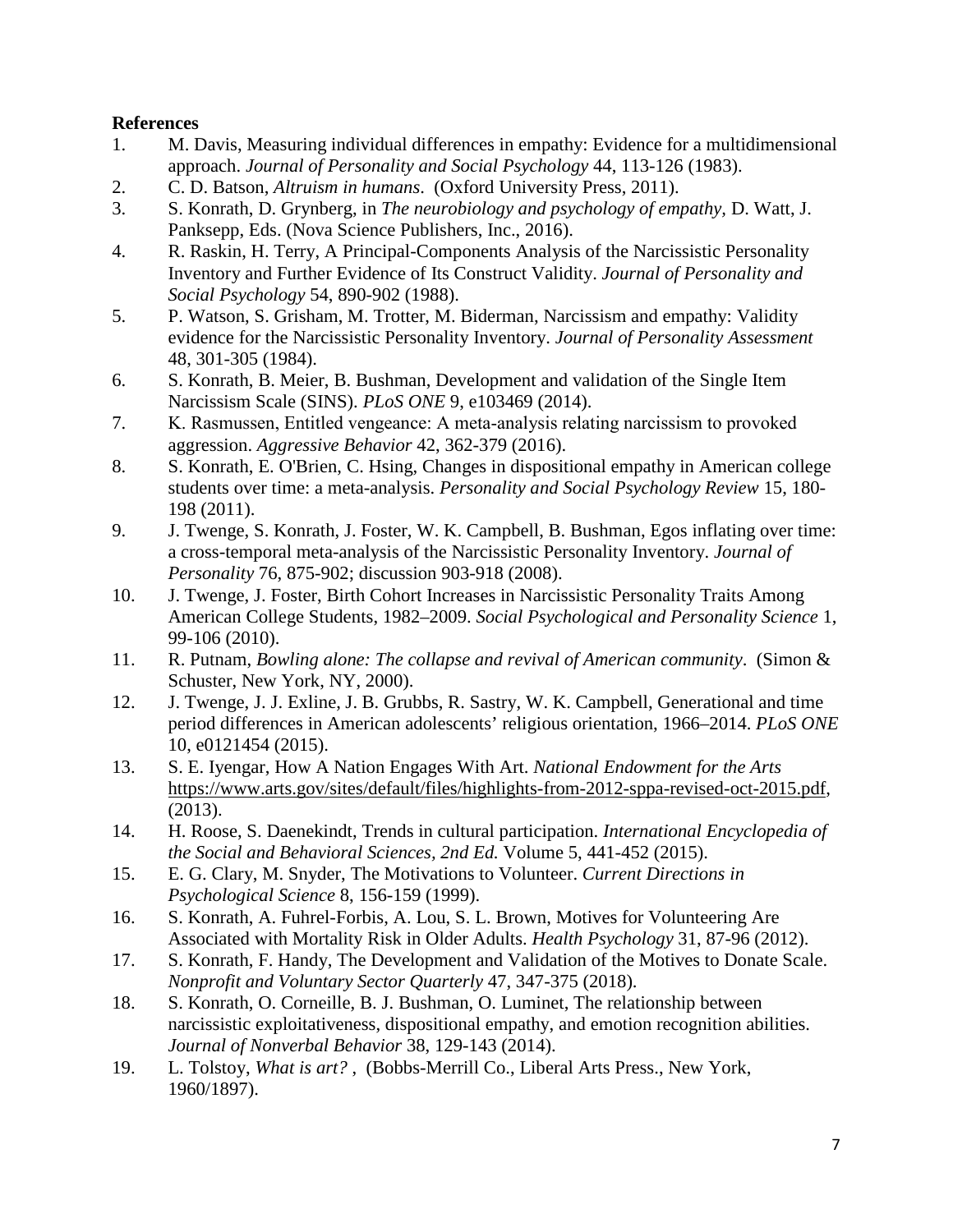- 20. S. Vreeland, in *[http://www.svreeland.com/lbp-interview.html,](http://www.svreeland.com/lbp-interview.html)* P. Fried, Ed. (2006).
- 21. P. Bourdieu, *Distinction: A social critique of the judgement of taste*. (Routledge, 2013).
- 22. L. Hanquinet, H. Roose, M. Savage, The eyes of the beholder: Aesthetic preferences and the remaking of cultural capital. *Sociology* 48, 111-132 (2014).
- 23. S. Plath, in *[http://www.english.illinois.edu/maps/poets/m\\_r/plath/orrinterview.htm,](http://www.english.illinois.edu/maps/poets/m_r/plath/orrinterview.htm)* P. Orr, Ed. (1962).
- 24. S. Hattenstone, Damien Hirst: 'Anyone can be Rembrandt". *The Guardian* [https://www.theguardian.com/artanddesign/2009/nov/14/damien-hirst-interview,](https://www.theguardian.com/artanddesign/2009/nov/14/damien-hirst-interview) (2009).
- 25. E. P. Torrance, O. E. Ball, H. T. Safter, Torrance tests of creative thinking. . *Scholastic Testing Service.*, (1966).
- 26. M. A. Runco, G. Millar, S. Acar, B. Cramond, Torrance tests of creative thinking as predictors of personal and public achievement: A fifty-year follow-up. . *Creativity Research Journal* 22, 361-368 (2010).
- 27. K. Kim, The creativity crisis: The decrease in creative thinking scores on the Torrance Tests of Creative Thinking. *Creativity Research Journal* 23, 285-295 (2011).
- 28. K. Kim, R. A. Pierce, in *Encyclopedia of Creativity, Invention, Innovation and Entrepreneurship*. (Springer, 2013), pp. 519-523.
- 29. K. Kim, Creativity Crisis Update: How high stakes testing stifles innovation. *[http://www.creativitypost.com/education/the\\_2017\\_creativity\\_crisis\\_update\\_how\\_high\\_s](http://www.creativitypost.com/education/the_2017_creativity_crisis_update_how_high_stakes_testing_has_stifled_innov) [takes\\_testing\\_has\\_stifled\\_innov](http://www.creativitypost.com/education/the_2017_creativity_crisis_update_how_high_stakes_testing_has_stifled_innov)*, (2017).
- 30. A. F. Carlozzi, K. S. Bull, G. T. Eells, J. D. Hurlburt, Empathy as related to creativity, dogmatism, and expressiveness. *The Journal of Psychology* 129, 365-373 (1995).
- 31. S. Form, C. Kaernbach, More Is not Always Better: The Differentiated Influence of Empathy on Different Magnitudes of Creativity. *Europe's Journal of Psychology* 14, 54- 65 (2018).
- 32. D. Dostál, A. Plháková, T. Záškodná, Domain‐specific creativity in relation to the level of empathy and systemizing. *The Journal of Creative Behavior* 51, 225-239 (2017).
- 33. A. M. Grant, J. W. Berry, The necessity of others is the mother of invention: Intrinsic and prosocial motivations, perspective taking, and creativity. *Academy of management Journal* 54, 73-96 (2011).
- 34. E. Delvecchio, D. Di Riso, J.-B. Li, A. Lis, C. Mazzeschi, Affect in play scale-preschool version: validation on a sample of school age Italian Children. *Journal of Child and Family Studies* 25, 3523-3536 (2016).
- 35. H. Takeuchi *et al.*, Creativity measured by divergent thinking is associated with two axes of autistic characteristics. *Frontiers in psychology* 5, 921 (2014).
- 36. G. Domino, J. Short, A. Evans, P. Romano, Creativity and ego defense mechanisms: Some exploratory empirical evidence. *Communication Research Journal* 14, 17-25 (2002).
- 37. A. Furnham, D. J. Hughes, E. Marshall, Creativity, OCD, narcissism and the Big Five. *Thinking Skills and Creativity* 10, 91-98 (2013).
- 38. A. J. R. Galang, V. L. C. Castelo, L. C. Santos III, C. M. C. Perlas, M. A. B. Angeles, Investigating the prosocial psychopath model of the creative personality: Evidence from traits and psychophysiology. *Personality and Individual Differences* 100, 28-36 (2016).
- 39. P. K. Jonason, E. N. Richardson, L. Potter, Self-reported creative ability and the Dark Triad traits: An exploratory study. *Psychology of Aesthetics, Creativity, and the Arts* 9, 488 (2015).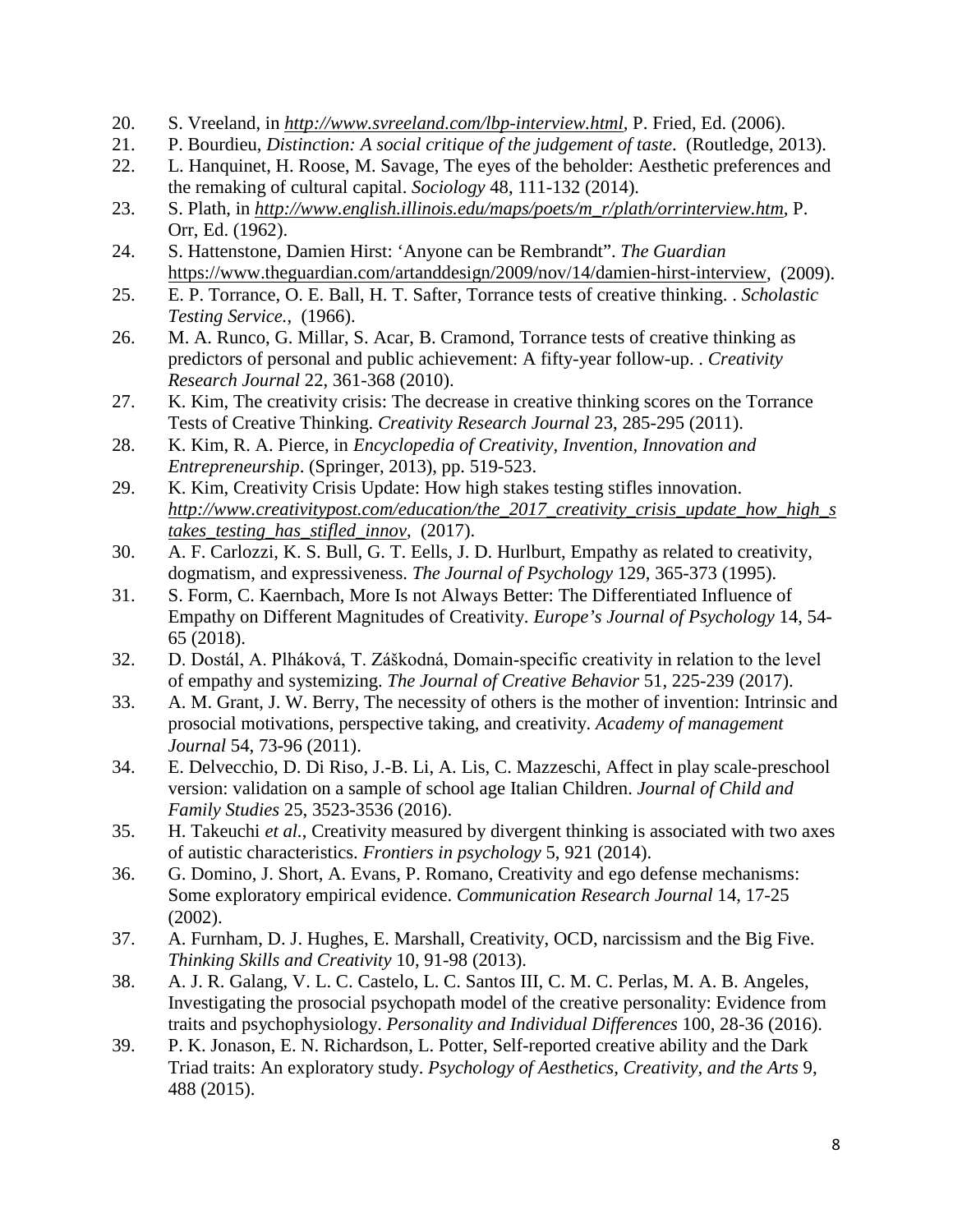- 40. A. S. McKay, M. Karwowski, J. C. Kaufman, Measuring the muses: validating the Kaufman domains of creativity scale (K-DOCS). *Psychology of Aesthetics, Creativity, and the Arts* 11, 216 (2017).
- 41. J. A. Goncalo, F. J. Flynn, S. H. Kim, Are two narcissists better than one? The link between narcissism, perceived creativity, and creative performance. *Personality and Social Psychology Bulletin* 36, 1484-1495 (2010).
- 42. B. Wisse, D. P. Barelds, E. F. Rietzschel, How innovative is your employee? The role of employee and supervisor Dark Triad personality traits in supervisor perceptions of employee innovative behavior. *Personality and Individual Differences* 82, 158-162 (2015).
- 43. P. Dahmen-Wassenberg, M. Kämmerle, H.-F. Unterrainer, A. Fink, The relation between different facets of creativity and the dark side of personality. *Creativity Research Journal* 28, 60-66 (2016).
- 44. P. K. Jonason, R. Abboud, J. Tomé, M. Dummett, A. Hazer, The Dark Triad traits and individual differences in self-reported and other-rated creativity. *Personality and Individual Differences* 117, 150-154 (2017).
- 45. E. M. Zitek, L. C. Vincent, Deserve and diverge: Feeling entitled makes people more creative. *Journal of Experimental Social Psychology* 56, 242-248 (2015).
- 46. H. M. Wallace, R. F. Baumeister, The performance of narcissists rises and falls with perceived opportunity for glory. *Journal of Personality and Social Psychology* 82, 819 (2002).
- 47. D. M. McConnell, J. E. LeCapitaine, The effects of group creativity training on teachers' empathy and interactions with students. *Reading Improvement* 25, 269 (1988).
- 48. E. Winner, T. Goldstein, S. Vincent-Lancrin. (OECD publishing, 2013).
- 49. X. Kou, S. Konrath, T. Goldstein, The relationship among different types of arts engagement, empathy, and prosocial behavior. *Manuscript under review*, (2018).
- 50. W. Wang, C. Jordan, S. Konrath, Two routes to arts appreciation: Self and other. *manuscript in progress*, (2018).
- 51. J. Zazulak, C. Halgren, M. Tan, L. E. Grierson, The impact of an arts-based programme on the affective and cognitive components of empathic development. *Medical Humanities*, medhum-2014-010584 (2015).
- 52. J. Zazulak *et al.*, The art of medicine: arts-based training in observation and mindfulness for fostering the empathic response in medical residents. *Medical Humanities*, medhum-2016-011180 (2017).
- 53. J. P. Greene, B. Kisida, D. H. Bowen, The educational value of field trips. *Education Next* 14, (2014).
- 54. P. K. Jonason, S. Wee, N. P. Li, C. Jackson, Occupational niches and the Dark Triad traits. *Personality and Individual Differences* 69, 119-123 (2014).
- 55. D. J. Federman, Kinesthetic ability and the development of empathy in dance movement therapy. *Journal of Applied Arts & Health* 2, 137-154 (2011).
- 56. T. R. Goldstein, E. Winner, Enhancing empathy and theory of mind. *Journal of Cognition and Development* 13, 19-37 (2012).
- 57. A. Good, F. A. Russo, Singing promotes cooperation in a diverse group of children. *Social Psychology*, (2016).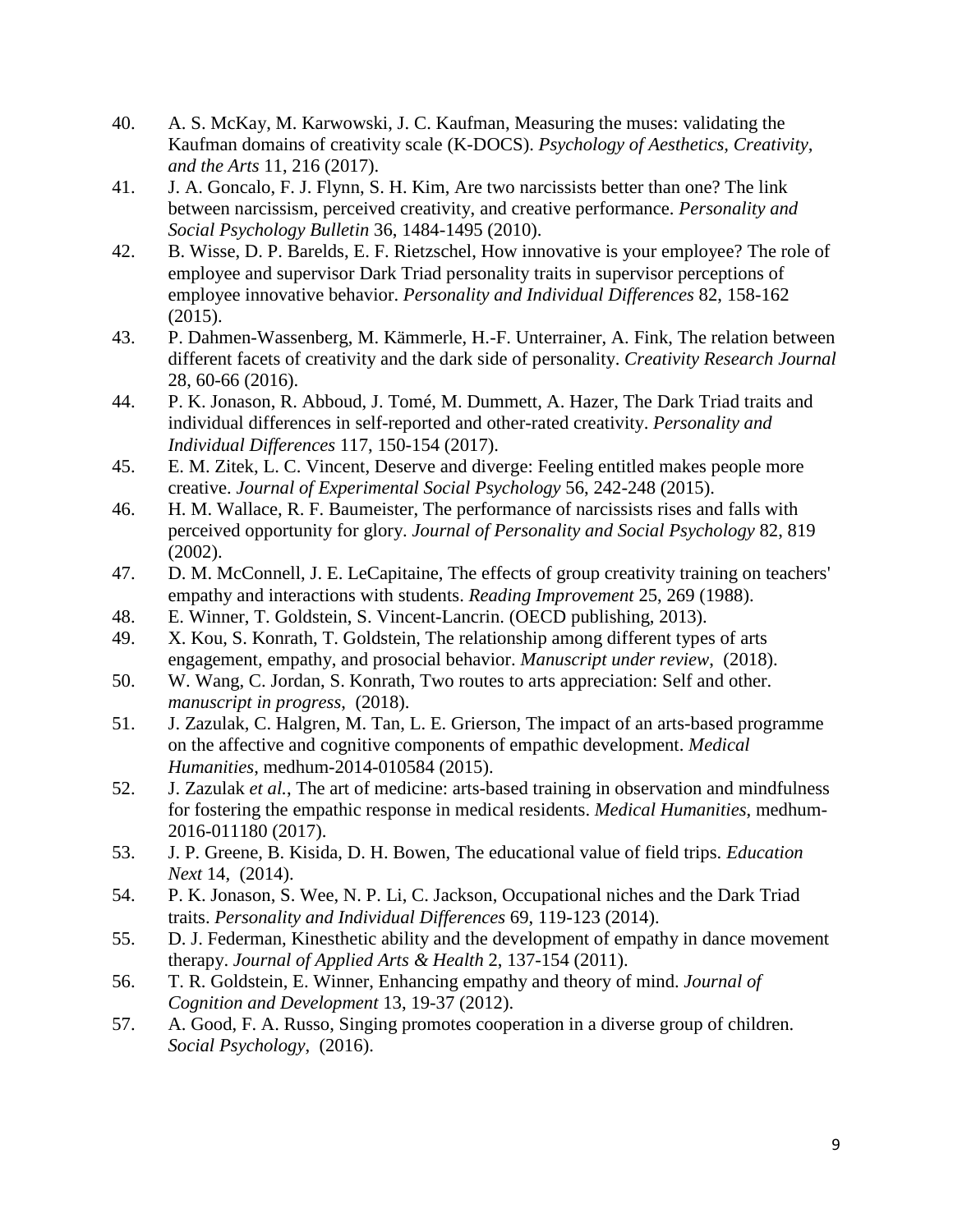- 58. J. M. Twenge, W. K. Campbell, E. C. Freeman, Generational differences in young adults' life goals, concern for others, and civic orientation, 1966–2009. *Journal of Personality and Social Psychology* 102, 1045 (2012).
- 59. J. E. Drevdahl, R. B. Cattell, Personality and creativity in artists and writers. *Journal of Clinical Psychology* 14, 107-111 (1958).
- 60. L. M. Bachtold, E. E. Werner, Personality characteristics of creative women. *Perceptual and Motor Skills* 36, 311-319 (1973).
- 61. P. G. Cross, R. B. Cattell, H. J. Butcher, The personality pattern of creative artists. *British Journal of Educational Psychology* 37, 292-299 (1967).
- 62. M. Csikszentmihalyi, J. W. Getzels, The personality of young artists: An empirical and theoretical exploration. *British Journal of Psychology* 64, 91-104 (1973).
- 63. K. O. Götz, K. Götz, Personality characteristics of professional artists. *Perceptual and Motor Skills* 49, 327-334 (1979).
- 64. D. D. Roy, Personality model of fine artists. *Creativity Research Journal* 9, 391-394 (1996).
- 65. S. Zarins, S. Konrath, Changes Over Time in Compassion-Variables in the United States. *The Oxford Handbook of Compassion Science*, 331-352 (2017).
- 66. S. Konrath, M.-H. Ho, S. Zarins, The strategic helper: Narcissism and prosocial motives and behaviors. *Current Psychology* 35, 182-194 (2016).
- 67. S. Konrath, Y. Tian, in *andbook of Trait Narcissism: Key Advances, Research Methods, and Controversies,* T. Hermann, A. Brunell, J. Foster, Eds. (Springer, New York, 2018).
- 68. D. Nettle, Psychological profiles of professional actors. *Personality and Individual Differences* 40, 375-383 (2006).
- 69. T. R. Goldstein, K. Wu, E. Winner, Actors are skilled in theory of mind but not empathy. *Imagination, Cognition and Personality* 29, 115-133 (2009).
- 70. T. R. Goldstein, E. Winner, Engagement in role play, pretense, and acting classes predict advanced theory of mind skill in middle childhood. *Imagination, Cognition and Personality* 30, 249-258 (2011).
- 71. L. Kesner, J. Horáček, Empathy-Related Responses to Depicted People in Art Works. *Frontiers in psychology* 8, 228 (2017).
- 72. M. Davis, C. Luce, S. J. Kraus, The heritability of characteristics associated with dispositional empathy. *Journal of Personality* 62, 369-391 (1994).
- 73. K. A. Matthews, C. D. Batson, J. Horn, R. H. Rosenman, "Principles in his nature which interest him in the fortune of others…": The heritability of empathic concern for others. *Journal of Personality* 49, 237-247 (1981).
- 74. C. Zahn-Waxler, J. L. Robinson, R. N. Emde, The development of empathy in twins. *Developmental Psychology* 28, 1038 (1992).
- 75. M. K. Eagan *et al.*, The American Freshman: Fifty-Year trends, 1966–2015. *Los Angeles: Higher Education Research Institute, UCLA.*, (2016).
- 76. CultureTrack, Culture Track *La Placa Cohen* [https://culturetrack.com,](https://culturetrack.com/) (2017).
- 77. S. Konrath, What's the Matter with Empathy? *Greater Good Science Magazine* [https://greatergood.berkeley.edu/article/item/whats\\_the\\_matter\\_with\\_empathy,](https://greatergood.berkeley.edu/article/item/whats_the_matter_with_empathy) (2017).
- 78. C. D. Batson, S. Early, G. Salvarani, Perspective taking: Imagining how another feels versus imaging how you would feel. *Personality and Social Psychology Bulletin* 23, 751- 758 (1997).